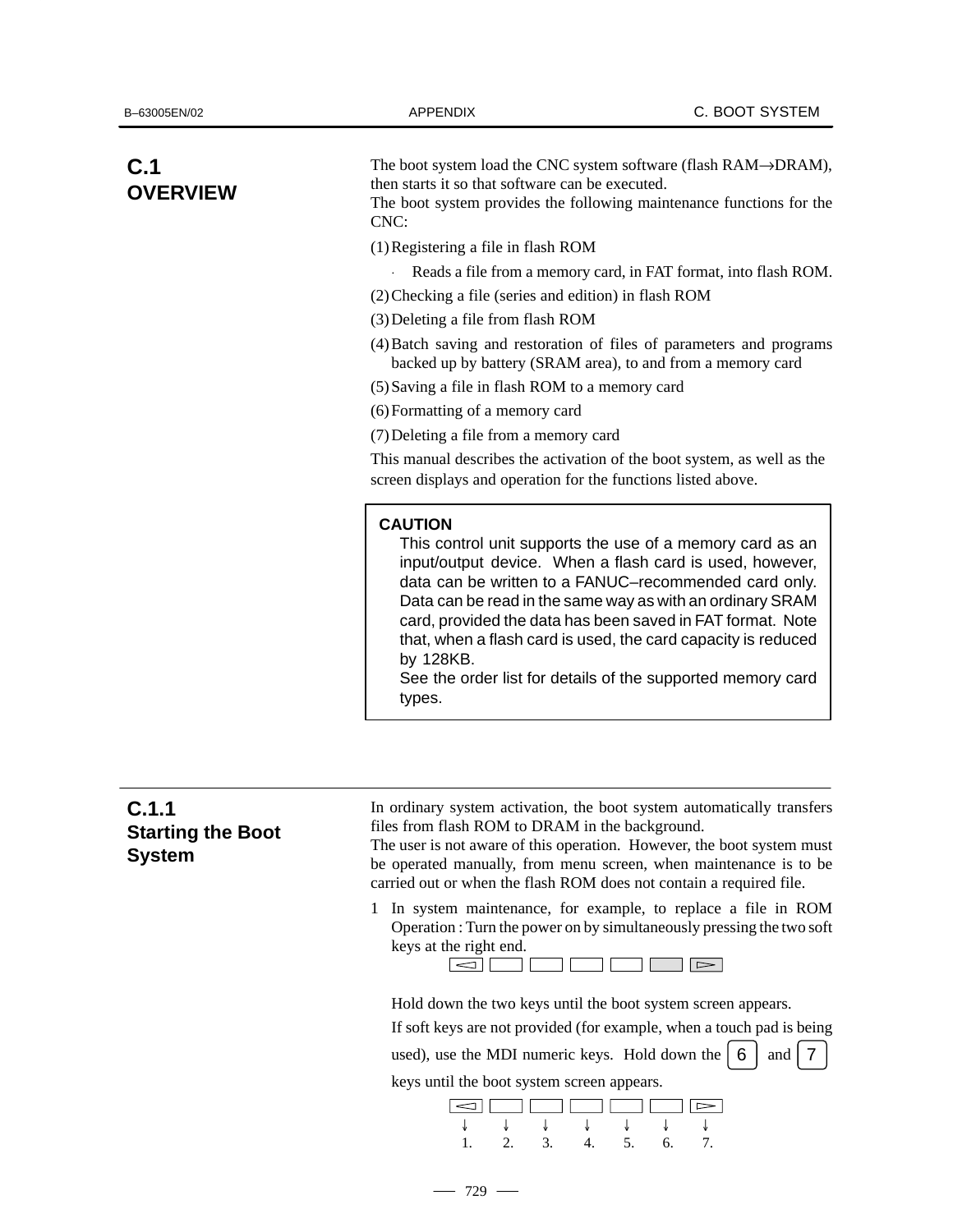## **C.2 SCREEN CONFIGURATION AND OPERATING PROCEDURE** -

 $\bullet\,$  MAIN MENU screen

When the boot system is first started, the MAIN MENU screen is displayed. This screen is described below :

**SYSTEM MONITOR MAIN MENU 60M1-01 1. SYSTEM DATA LOADING 2. SYSTEM DATA CHECK 3. SYSTEM DATA DELETE 4. SYSTEM DATA SAVE 5. SRAM DATA BACKUP 6. MEMORY CARD FILE DELETE 7. MEMORY CARD FORMAT 10.END \*\*\* MESSAGE \*\*\* SELECT MENU AND HIT SELECT KEY. [ SELECT ][ YES ][ NO ][ UP ][ DOWN ]** (1) (2) (3) (4) (5) (6) (7) (8) (9) (10)

- (1) : Screen title. The series and edition of the boot system appear at the right end.
- (2) : Function for writing data to flash ROM.
- (3) : Function for checing the edition of a file in ROM.
- (4) : Function for deleting a file from flash ROM.
- (5) : Function for making a backup copy of the data stored on the memory card.
- (6) : Function for making a backup copy of the data in SRAM.
- (7) : Function for deleting a file from a memory card.
- (8) : Function for formatting a memory card.
- (9) : Function for terminating the boot system and starting the CNC.
- (10) : Condensed guidance or error message

Press the **[UP]** or **[DOWN]** soft key to select the desired function. After positioning the cursor to the desired function, press the **[SELECT]** soft key. Before executing a function, the system my request confirmation from the operator by having him/her press the **[YES]** or **[NO]** soft key.

**Basic operation**

**Operating procedure**

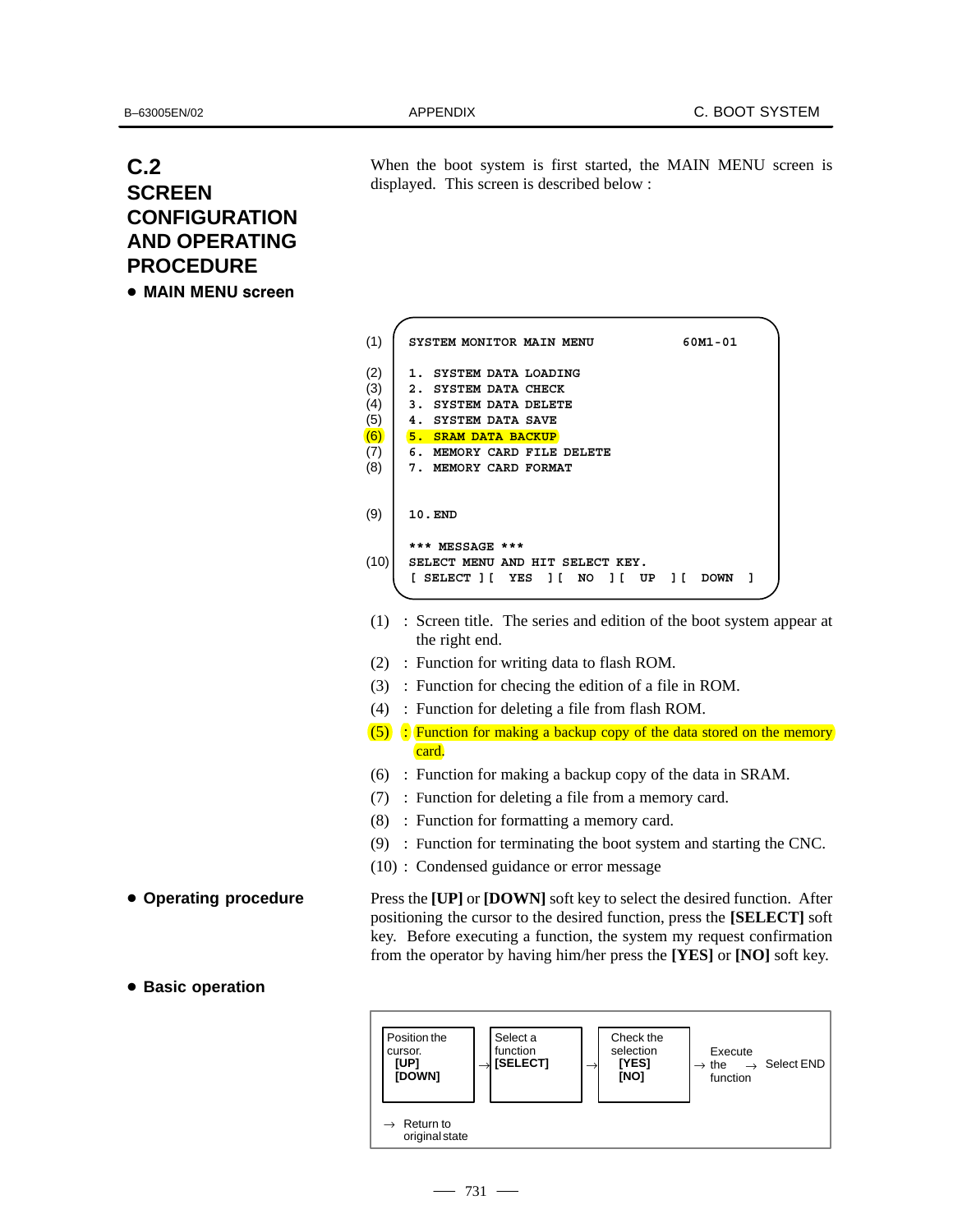# **C.2.5 SRAM DATA BACKUP Screen**

**Description**

**• Screen configuration** 

This screen is used to collectively save and restore parameters, programs, and other data, retained after the CNC power in SRAM is turned off, to and from a memory card.

Select "4 SRAM DATA BACKUP" on the SYSTEM MONITOR MAIN MENU screen. The following screen is displayed.

| (1) | SRAM DATA BACKUP                                      |
|-----|-------------------------------------------------------|
| (2) | [BOARD:MAIN]                                          |
| (3) | SRAM BACKUP (CNC $\rightarrow$ MEMORY CARD)           |
|     | RESTORE SRAM (MEMORY CARD<br>$\rightarrow$ CNC)<br>2. |
| (4) | END                                                   |
|     |                                                       |
| (5) | 256K (BASIC)<br>SRAM SIZE<br>$\mathbf{r}$             |
| (6) | FILE NAME<br>SRAM256A. FDB<br>$\ddot{\phantom{a}}$    |
|     |                                                       |
|     |                                                       |
|     |                                                       |
|     |                                                       |
|     |                                                       |
|     | *** MESSAGE ***                                       |
| (7) | SELECT MENU AND HIT SELECT KEY.                       |
|     | SELECT 1 [<br>YES<br>11<br>NO<br>UP<br><b>DOWN</b>    |
|     |                                                       |

- (1): Screen title
- (2): Names of accessing board
- (3): Menu
- (4): Returning to the previous menu
- (5): Size of SRAM mounted on the CNC
- (6): File name
- (7): Message

 $-739 -$